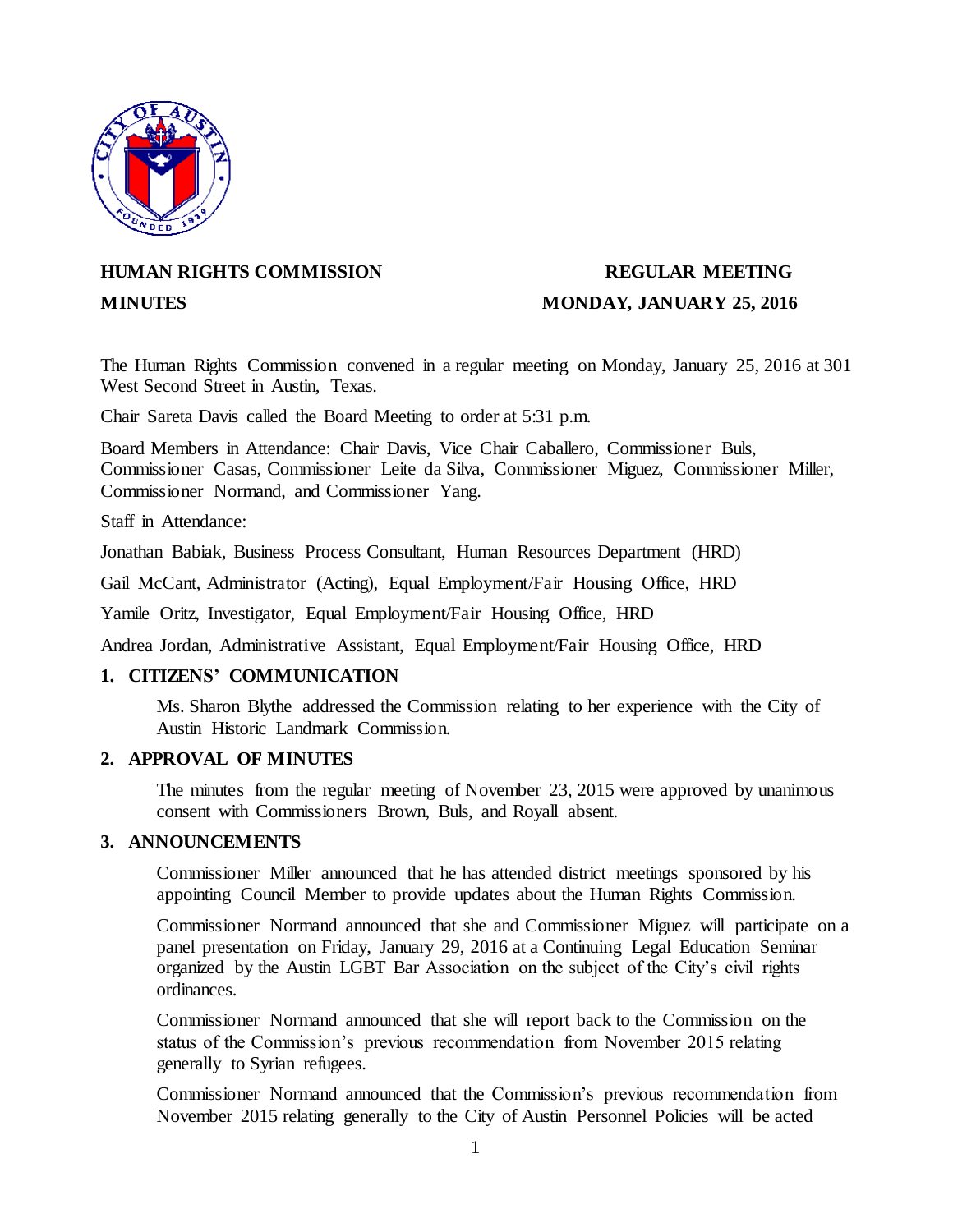upon by the Council Audit & Finance Committee on January 26. Commissioner Normand stated that she will follow up with further information.

Commissioner Normand announced that the proposed Council amendment to City Code Chapter 5-2 remains under consideration by the Law Department.

Commissioner Normand announced that in coming months the Commission may be asked to review measures related to Fair Chance Hiring, Equal Pay Reporting & Enforcement for City Employees, and hiring an Equity Officer for the City of Austin.

#### **4. OLD BUSINESS**

a. Presentation, discussion, and possible action regarding allegations from Dr. Fred McGhee of human rights violations, discrimination, and gentrification in the administration of City of Austin historic landmark application review process. (Davis/Normand)

Ms. Susana Almanza, Ms. Sharon Blythe, Dr. Fred McGhee, and Mr. Chas Moore addressed the Commission.

The Commission took no action on this item.

# **5. NEW BUSINESS**

a. Discussion and possible action regarding a memorandum addressing the question of whether gentrification is a human rights violation. (Leite da Silva/Davis)

Ms. Susana Almanza, Ms. Sharon Blythe, Dr. Fred McGhee, and Mr. Chas Moore addressed the Commission.

Chair Davis moved to add the subject of this agenda item to the Working Group on Gentrification and Historic Preservation, Commissioner Miguez second, passed 9-0, Commissioners Brown and Royall absent.

The Commission took no other action on this item.

b. Discussion and possible action regarding a report by the Human Rights Commission's Working Group on Gentrification. (Davis/Normand)

Commissioner Miller moved to have the Working Group discuss all of the draft recommendations presented by Vice Chair Caballero, Vice Chair Caballero second, passed 9-0, Commissioners Brown and Royall absent.

The Commission took no other action on this item.

c. Discussion and possible action on formation of a Human Rights Commission Working Group to explore the possibility of facilitating a project between the University of Texas School of Law Civil Rights Clinic and the City of Austin Equal Employment and Fair Housing Office. (Normand/Caballero)

The Commission took no action on this item.

d. Discussion, consideration, and possible action regarding improvements to the Commission's electronic communication capabilities in compliance with open meetings requirements. (Normand/Caballero)

The Commission took no action on this item.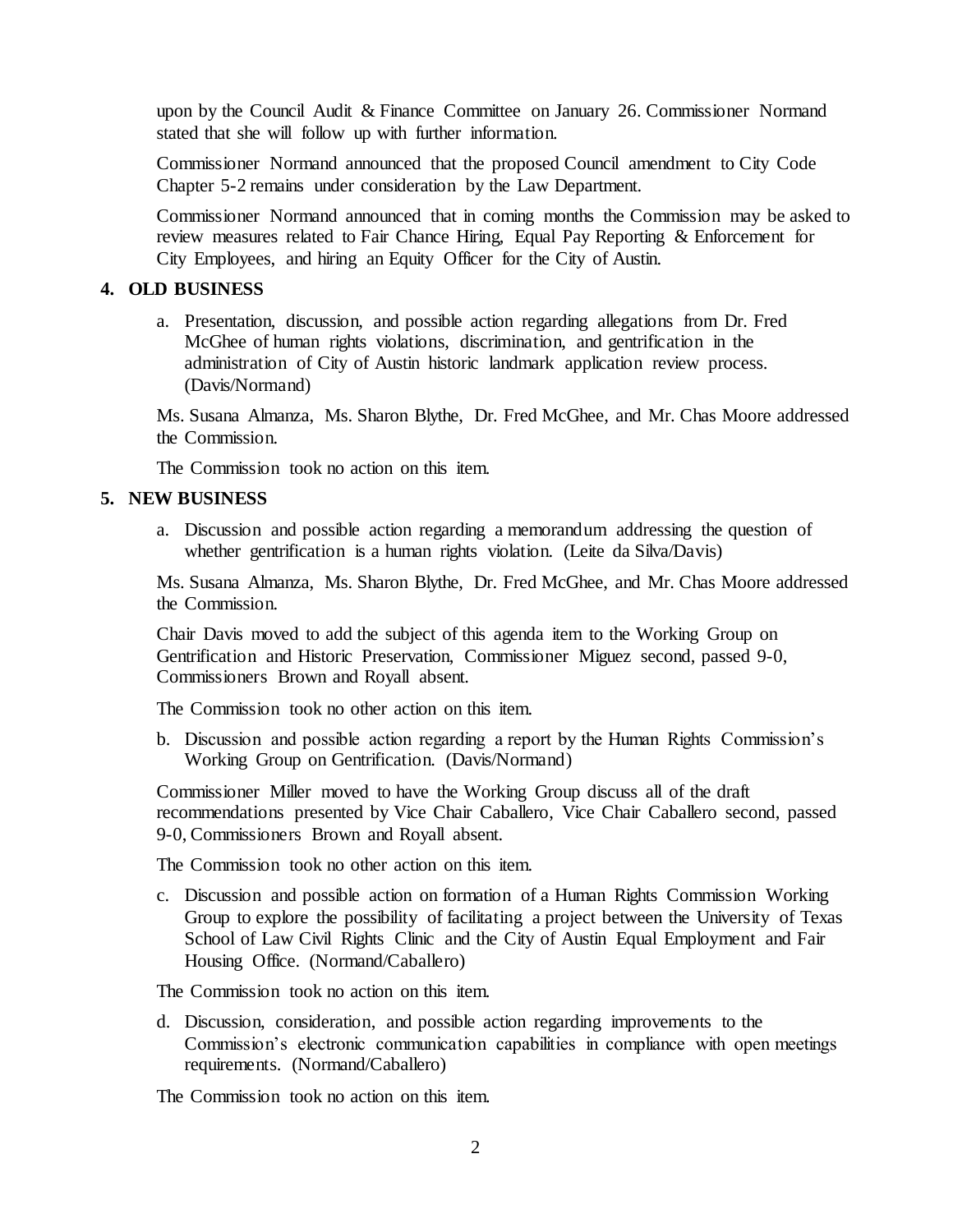e. Approve meeting schedule for 2016.

The Commission considered the following 2016 meeting schedule: January 25, February 22, March 28, April 25, May 23, June 27, July 25, August 22, September 26, October 24, and November 28, 2016. Chair Davis moved to adopt these dates as the Commission meeting schedule, Vice Chair Caballero second, passed 8-0-1, Commissioner Buls abstain, Commissioners Brown and Royall absent.

f. Presentation, discussion, and possible action on recommendations made by the Human Rights Commission's Working Group on Gentrification. (Caballero/Davis)

The Commission took no action on this item.

#### **6. STATUS OF GOALS AND OBJECTIVES**

The Commission discussed the following goals and objectives for 2015-2016:

- i. Disparate Access
- ii. Continued Engagement with the Austin Police Department
- iii. Best Practices
- iv. Community Engagement

#### **7. STAFF BRIEFINGS**

Gail McCant, Administrator (Acting), Equal Employment/Fair Housing Office (EE/FHO) stated that the EE/FHO will sponsor a Fair Housing Conference on April 20, 2016 at the Palmer Events Center. The conference is intended to reach stakeholders statewide.

#### **8. FUTURE AGENDA ITEMS**

Commissioner Normand and Vice Chair Caballero will sponsor the following agenda item in February: Discussion and possible action regarding improvements to the Commission's electronic communication capabilities in compliance with open meetings requirements.

Vice Chair Caballero will seek a co-sponsor for the following agenda item in February: Presentation, discussion, and possible action on recommendations made by the Human Rights Commission's Working Group on Gentrification and Historic Preservation.

Commissioner Normand will seek a co-sponsor for the following agenda item in February: Discussion and possible action on formation of a Human Rights Commission Working Group to explore the possibility of facilitating a project between the University of Texas School of Law Civil Rights Clinic and the City of Austin Equal Employment and Fair Housing Office.

Commissioner Leite da Silva and Chair Davis will sponsor the following agenda item in February: Discussion and possible action regarding the Austin Police Department response to a jaywalker incident and the September 19, 2015 Black Lives Matter march.

Commissioner Buls and Chair Davis will sponsor the following agenda item in February: Discussion and possible action regarding discrimination in the delivery of healthcare services to the transgender community and reports of denial of access to services by local hospitals based on gender identity.